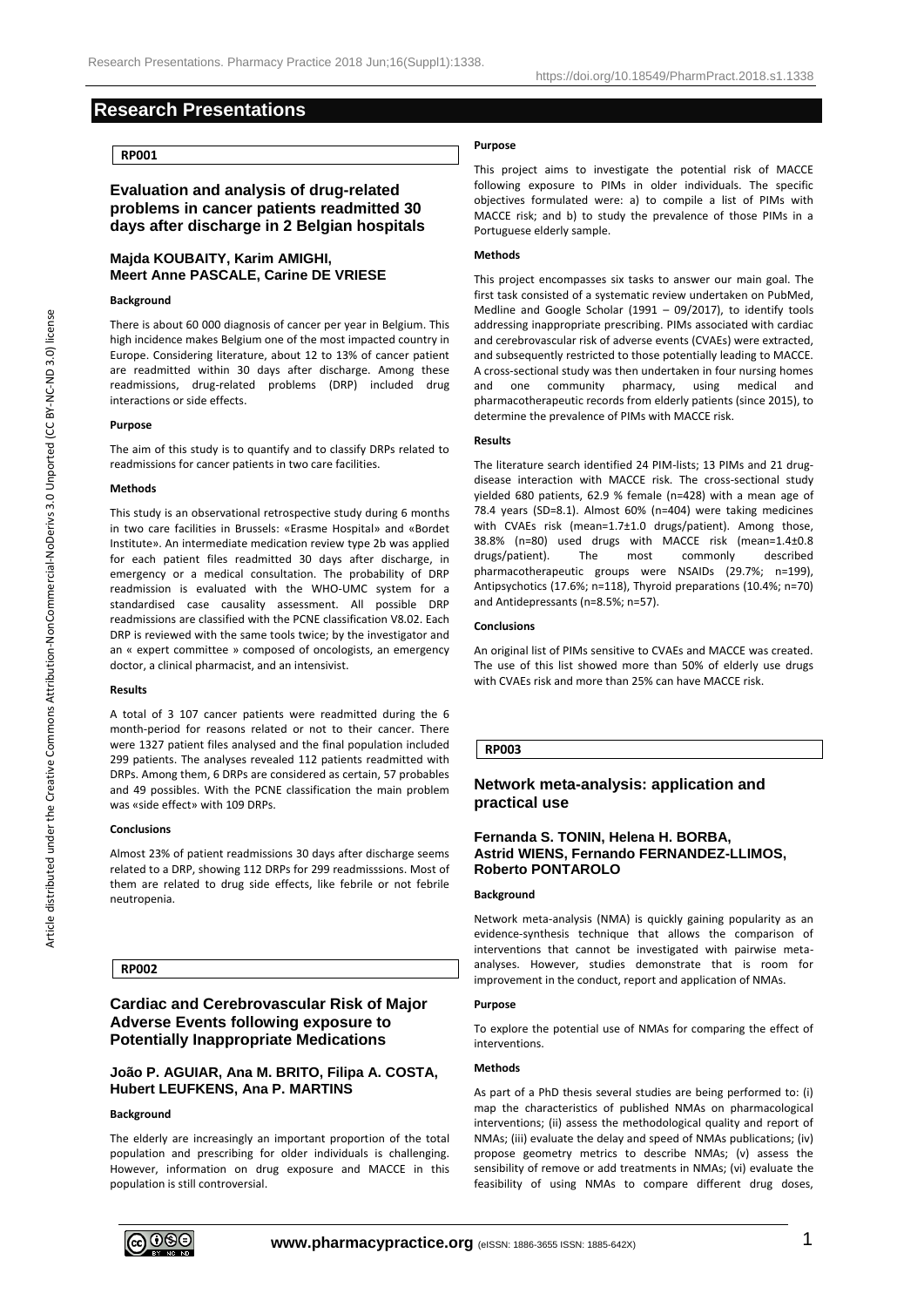different pharmaceutical forms of the same drug, different nonpharmacological complex interventions.

### **Results**

About 500 NMAs on drug interventions published by more than 30 different countries (2003-2017) were characterized. Only one-third of studies followed PRISMA (Preferred Reporting Items for Systematic Reviews and Meta-Analyses) statements. Several problems were noted: lack of study protocol (75% of studies), issues in literature searches (72%), biased assessment of primary studies (60%), lack of raw data (90%), flaws in statistical methods (67%). An important publication delay was identified: the median time from the last update of the search to NMAs submission is about 6 months, and for the online publication is one year. To improve the report and interpretation of NMAs, we proposed the use of simple metrics of NMAs geometry (e.g. number of nodes, edges, studies, density). We proved that NMAs can be used to compare different interventions, but appropriate methods to each scenario are needed.

#### **Conclusions**

Evidence synthesized through NMAs may be applicable in different fields, as long as continuous improvement and standardization on its conduct and report exist.

**RP004**

# **Mobile health intervention increases adherence in adolescents with asthma: a cluster randomised controlled trial in community pharmacies**

# **Richelle KOSSE, Marcel BOUVY, Tjalling DE VRIES, Ellen KOSTER**

### **Background**

Adherence rates among adolescent asthma patients (12-18 year) are generally low, resulting in poorly controlled asthma. We developed (in co-creation with patients) a pharmacy based mobile health (mHealth) intervention to support adherence; the ADolescent Adherence Patient Tool (ADAPT). This interactive intervention contained a questionnaire to monitor symptoms, a medication alarm, educational movies, a peer chat, and a chat with the pharmacist.

#### **Purpose**

To evaluate the effect of the ADAPT intervention on inhaled corticosteroid (ICS) adherence and self-management in adolescents with asthma.

### **Methods**

We conducted a cluster randomised controlled trial in community pharmacies, patients with asthma were invited based on their medication refill records. Self-reported adherence (Medication Adherence Report Scale (MARS)), asthma control, and asthma related quality of life were measured at start and the end of follow-up (after six months). We used statistical mixed effect models to analyse the effect.

### **Results**

In total, 66 Dutch community pharmacies participated and 1,204 adolescents with asthma were invited to participate. Study participation was completed by 234 adolescents (147 in the control group 87 in the intervention group) with a mean age of 15.1±1.9 years and 52.6% females. Adherence rates of patients with low baseline adherence (N=76; MARS ≤19) increased in the intervention group (N=26), whereas the rates of patients in the control group (N=50) decreased (intervention effect +2.12, p=0.04). This effect was stronger (+2.52, p=0.02) in non-adherent patients with uncontrolled asthma (n=74). No effect of the intervention was observed on asthma control or asthma related quality of life.

## **Conclusions**

The ADAPT intervention increases adherence in adolescent asthma patients with poor adherence. Healthcare providers should consider a tailored mHealth approach to improve the treatment of adolescents with asthma.

## **RP005**

# **Opportunities and limits to deprescribing in nursing homes (OLD-NH)**

# **Damien CATEAU, Pierluigi BALLABENI, Olivier BUGNON, Anne NIQUILLE**

## **Background**

In two Swiss cantons, pharmaceutical assistance programs have shown that interprofessional practice, bringing together nurses, physicians, and pharmacists, can reduce the cost of drugs used in nursing homes (NHs), without lowering the quality of care. These programs, however, are not specifically focused on reducing the use of potentially inappropriate medications (PIMs).

#### **Purpose**

The OLD-NH project aims to test the effects and implementation of two consecutive deprescribing interventions in NHs of two Swiss cantons.

### **Methods**

An exploratory phase, nearing completion, studied the barriers and facilitators to deprescribing among NHs residents and healthcare professionals using qualitative methods. Concurrently, an epidemiological tool, assessing the inappropriateness of drugs used in the NHs by applying validated criteria, was developed.

The intervention phase, started in 2017, will test two consecutive interventions in successive randomised, controlled trials:

1)A pharmacist-led interprofessional quality circle, aiming to define a local deprescribing consensus focused on the most widely used PIMs.

2)A pharmacist-led medication review, conducted among consenting NH residents receiving the most PIMs. The pharmacist's report should lead to a deprescribing plan, defined with NH physicians and nurses, and proposed to the patient or his relatives.

The first intervention will be assessed using the epidemiological tool, the second on humanistic and clinical outcomes; both will be evaluated on implementation criteria.

#### **Results**

40 NHs have been included and randomised for the first intervention. Preliminary results from the epidemiological tool show a relatively high baseline use of PIMs: in 2016, 31.0% of DDDs used in these 40 NHs could be considered potentially inappropriate.

#### **Conclusions**

This project aims to curb the high use of PIMs in NHs through interprofessional interventions. Its pragmatic, hybrid design will

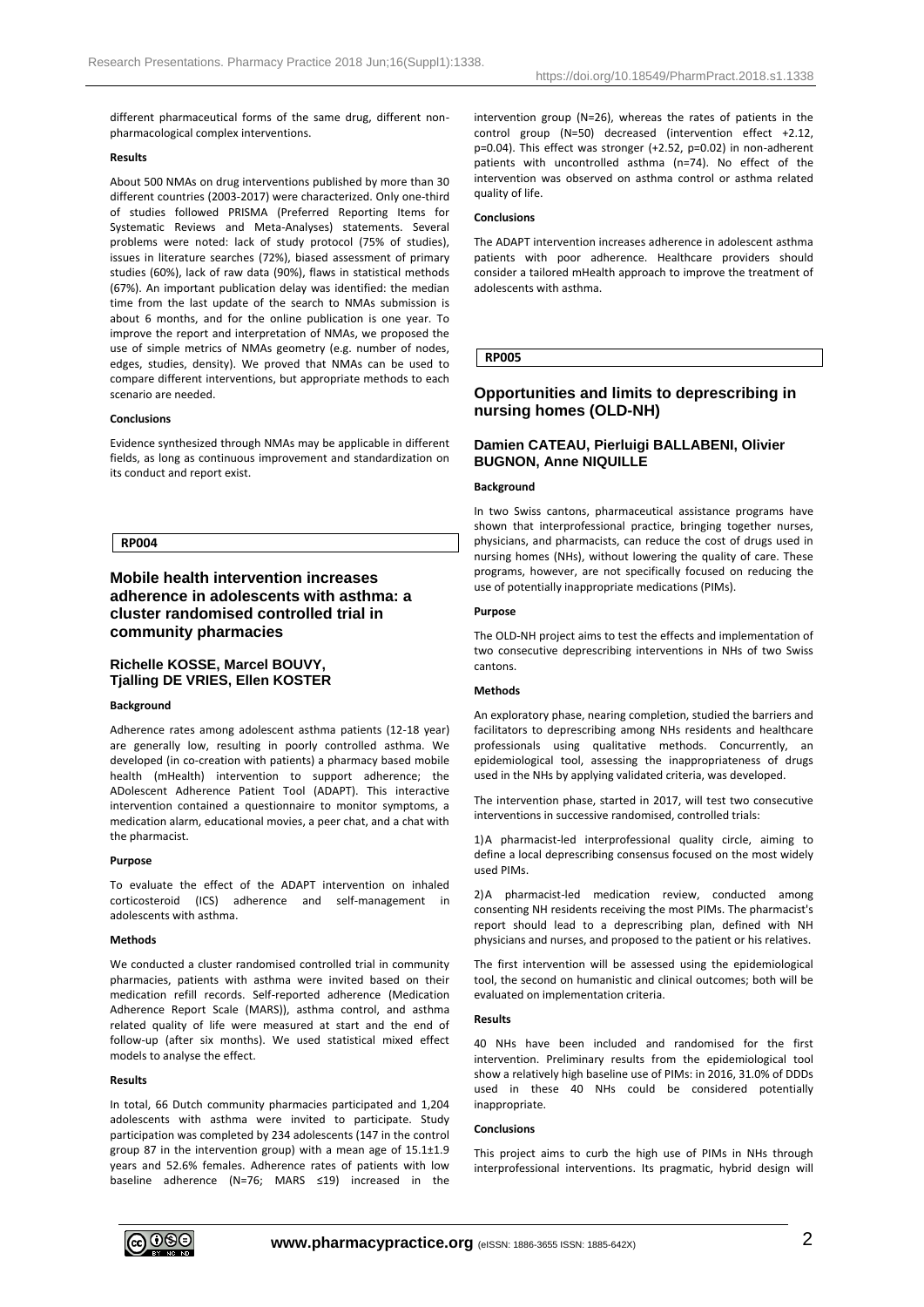ensure that its findings will be more easily disseminated in case of positive impact.

### **RP006**

# **Enhancing self-management support in primary health care: a systematic review of randomized controlled trials**

## **Sarah DINEEN-GRIFFIN, Victoria GARCIA-CARDENAS, Kylie WILLIAMS, Shalom I. BENRIMOJ**

### **Background**

Increasing patient self-management has been demonstrated to improve patient outcomes and have cost benefits for the health care system. Community pharmacists are ideally placed to support ongoing patient self-management. Therefore there is substantial potential to improve pharmacists' skills, knowledge, ability and competencies to support patient self-management through an evidence-based structured approach in order to integrate selfmanagement support into usual practice.

### **Purpose**

(1) To assess the effectiveness of interventions for patient selfmanagement support on health outcomes compared to usual care; and (2) to report the core components of the most effective interventions.

### **Methods**

A systematic review was undertaken. The databases of PubMed, Scopus and Web of Science were searched from inception to November 2017. Eligible studies were those assessing the effectiveness of an educational/ behavioural intervention, delivered individually face-to- face by a primary health care professional to adult patients with any condition compared with usual care. To assess effective interventions, we developed matrices that mapped the evidence for, and the components of each intervention.. Quality assessment was performed using the 'suggested risk of bias criteria for EPOC reviews'.

#### **Results**

5,544 records were retrieved. Fifty-two studies were included in the analysis. Strategies effective in improving clinical and humanistic outcomes were multi component complex interventions. The core components of interventions associated with positive outcomes included: (1) transfer of information, (2) enhancing problem solving and decision-making skills, (3) active stimulation of symptom monitoring, (4) enhancing dietary intake and (5) enhancing physical activity. Eighty-two different outcome measures were adopted to demonstrate such impact, including different measures of health-related quality of life, overall functioning, self-efficacy, health behaviours, symptoms and disease control. Training health professionals and follow up were also necessary to ensure that patients' self-management abilities were maintained.

### **Conclusions**

Self-management support shows an improvement in clinical and humanistic outcomes. This review highlights key characteristics of successful interventions, and as such may assist in determining the breadth and focus of the support primary care professionals provide. These results may be used to provoke and inform discussions for enhancing the future delivery of self-management support in primary care.

**RP007**

**conSIGUE: Generalisation within the implementation phase. Preliminary results in the first semester**

**Jesus AGUILAR SANTAMARIA, Miguel A. GASTELURRUTIA, Luis AMARO CENDÓN, Maria FERNÁNDEZ RODRÍGUEZ, Carmen MEGIA ARIAS, Beatriz PÉREZ-ESCAMILLA, Rosa LÓPEZ-TORRES, Shalom I. BENRIMOJ, Raquel VARAS DOVAL, Victoria GARCIA-CARDENAS, Fernando MARTÍNEZ-MARTÍNEZ**

#### **Background**

conSIGUE Generalisation within the Implementation phase is the last phase of the research programme conSIGUE, promoted by the General Pharmaceutical Council of Spain, together with the University of Granada and the University of Sydney Technology in cooperation with Cinfa laboratories. Transferring the knowledge gained during the research phase into practice is a complex process that requires implementation models and, in many cases, on-site training.

### **Purpose**

To describe, after six months of fieldwork, the reach as a first implementation outcome and the Implementation stages as well as Medication Review with Follow-up service (MRF) health outcomes for elderly, chronic, polymedicated patients at Community Pharmacy.

### **Methods**

Hybrid design of effectiveness-implementation in which the theoretical framework FISpH (Framework for the Implementation of Services in Pharmacy) is used for the Implementation of Professional Services in Pharmacy together with the participation of Practice Facilitators (FoCo) provided by the participating Provincial Pharmacist Chambers. A nodopharma hosted electronic recording system (eCRD- SFT) has been designed.

### **Results**

There are 113 pharmacists from 83 pharmacies belonging to 6 Provincial Pharmacist Chambers (Cáceres, Cantabria, León, León, Murcia, Toledo and Zaragoza). Out of the 62 patients participating in the first month (47 males, 15 females), it rose up to 374 patients in the 6th month (243 F, 131 M). At the beginning, the total amount of medicines was 458 (7.39 medicines/person) which rose up to 3.141 in the sixth month (8.40 m/p). At first, a total amount of 467 health problems (HP) were identified where 81 were not controlled (17.3%) and at the end of the sixth month, there were 2848 HP identified, where 444 HP were not controlled (15.6%). According to EuroQol-5D, patient perceived health-related quality of life, increased from 0.610 points to 0.700. Implementation stages: at the beginning, 83 pharmacies were in the preparation phase, after six months, 8 pharmacies (9.64%) were still at that preparation phase, 68 pharmacies (81.93%) were in initial implementation (testing phase) and 7 (8.43%) reached full implementation.

#### **Conclusions**

The preliminary implementation indicators show that the Community pharmacist can implement the Medication Review with Follow-up service.